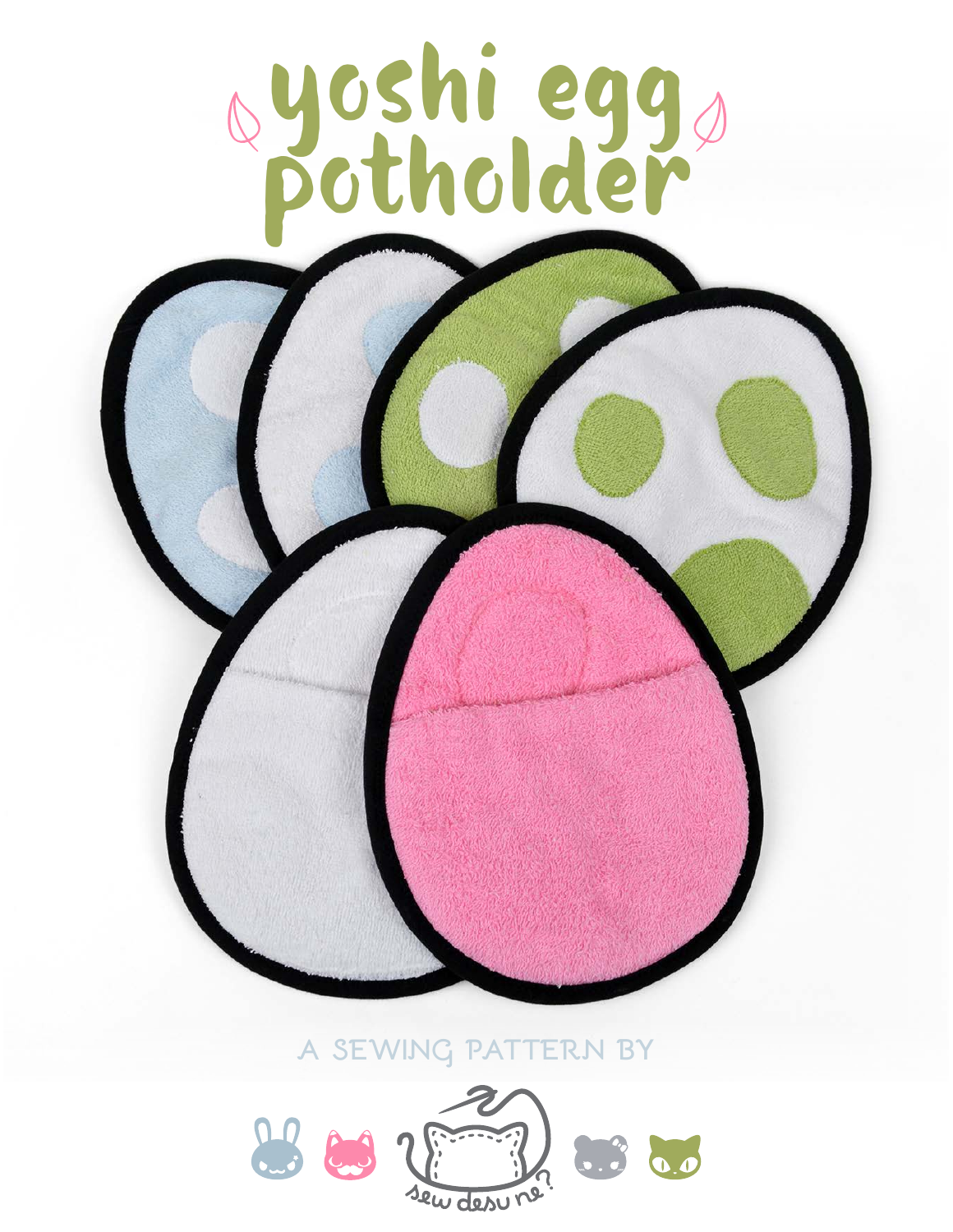#### yoshi egg potholder sewing tutorial

yoshi egg potholder

These rounded potholders were inspired by the eggs laid by the character Yoshi from the Super Mario video games. They feature a bias bound edge that give the eggs a nice black cartoony border, added pocket, and dinosaur spots.

#### $D$ IFFICULTY:  $\Box$  $\Box$

The hardest part is likely working with bias tape, which  $one 7 1/2" \times 9 1/2"$  potholder can be a little tricky if you're not familiar

makes:

# **materials & tools**

|  | · 1/4 yd. of terrycloth for main egg                  | • Matching sewing thread              |
|--|-------------------------------------------------------|---------------------------------------|
|  | color (quilting cotton would also                     | · Basic sewing tools (sewing machine, |
|  | work, but be sure to use more                         | scissors, iron, needles, pins, fabric |
|  | layers of batting in the middle for                   | marker, seam ripper)                  |
|  | heat protection)                                      |                                       |
|  | $\cdot$ 1/8 yd. or 7" $\times$ 7" scrap of terrycloth |                                       |
|  | for spots (quilting cotton would also                 |                                       |
|  | work)                                                 |                                       |
|  | $\cdot$ 7" $\times$ 7" scrap of lightweight fusible   |                                       |
|  | web                                                   |                                       |
|  | • 1/4 yd. of insulated batting or                     |                                       |
|  | cotton quilt batting                                  |                                       |
|  | · 1 yd. of black bias binding (that                   |                                       |
|  | finishes at 3/8" wide)                                |                                       |
|  |                                                       |                                       |
|  |                                                       |                                       |
|  |                                                       |                                       |
|  |                                                       |                                       |

#### **before you begin:**

- **1.** Print out the project pattern, pages 9-10
- **2.** Lay out the pattern pieces on your fabric/batting and cut them out
- **3.** Mark the fabric pieces with the guidelines from the pattern

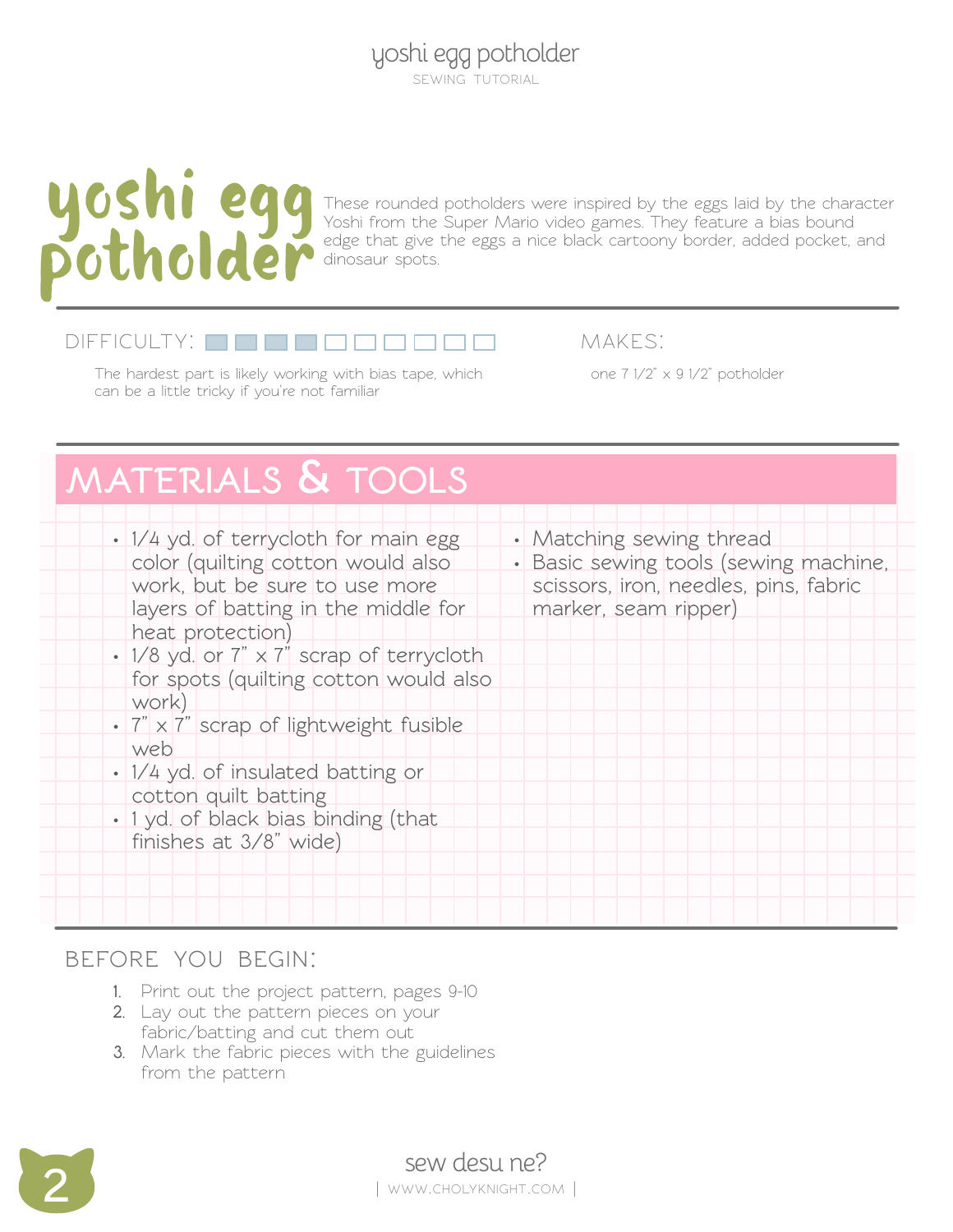sewing tutorial



Start off by applying the spots to the egg. Trace the spot outlines onto your fusible web, iron the fusible web to your appliqué fabric, cut out the shapes, then iron the shapes to what will be the front of your potholder. Once all the spots are ironed on, you can then layer the egg with the remaining terrycloth piece and the batting in between. Terrycloth doesn't really have a right or wrong side, so if you're using quilting cotton, make sure the right sides are facing out and you'll probably want to use an extra layer or two of cotton batting in the middle for the best heat protec tion. **1**<br> **1**<br> **1**<br> **21**<br> **21**<br> **21**<br> **21**<br> **21**<br> **21**<br> **21**<br> **21**<br> **21**<br> **21**<br> **21**<br> **21**<br> **21**<br> **21**<br> **21**<br> **21**<br> **21**<br> **21**<br> **21**<br> **21**<br> **21**<br> **21**<br> **21**<br> **21**<br> **21**<br> **21**<br> **21**<br> **21**<br> **21**<br> **21**<br> **21**<br> **21**<br> **21**<br> **21**<br> **21** 



While all the layers are together, sew around the edges of your appliqué spots. For terrycloth, a wide zigzag is probably best as it will cover up the raw edges of the fabric.



Sew desu ne? | www .cholyknight .com |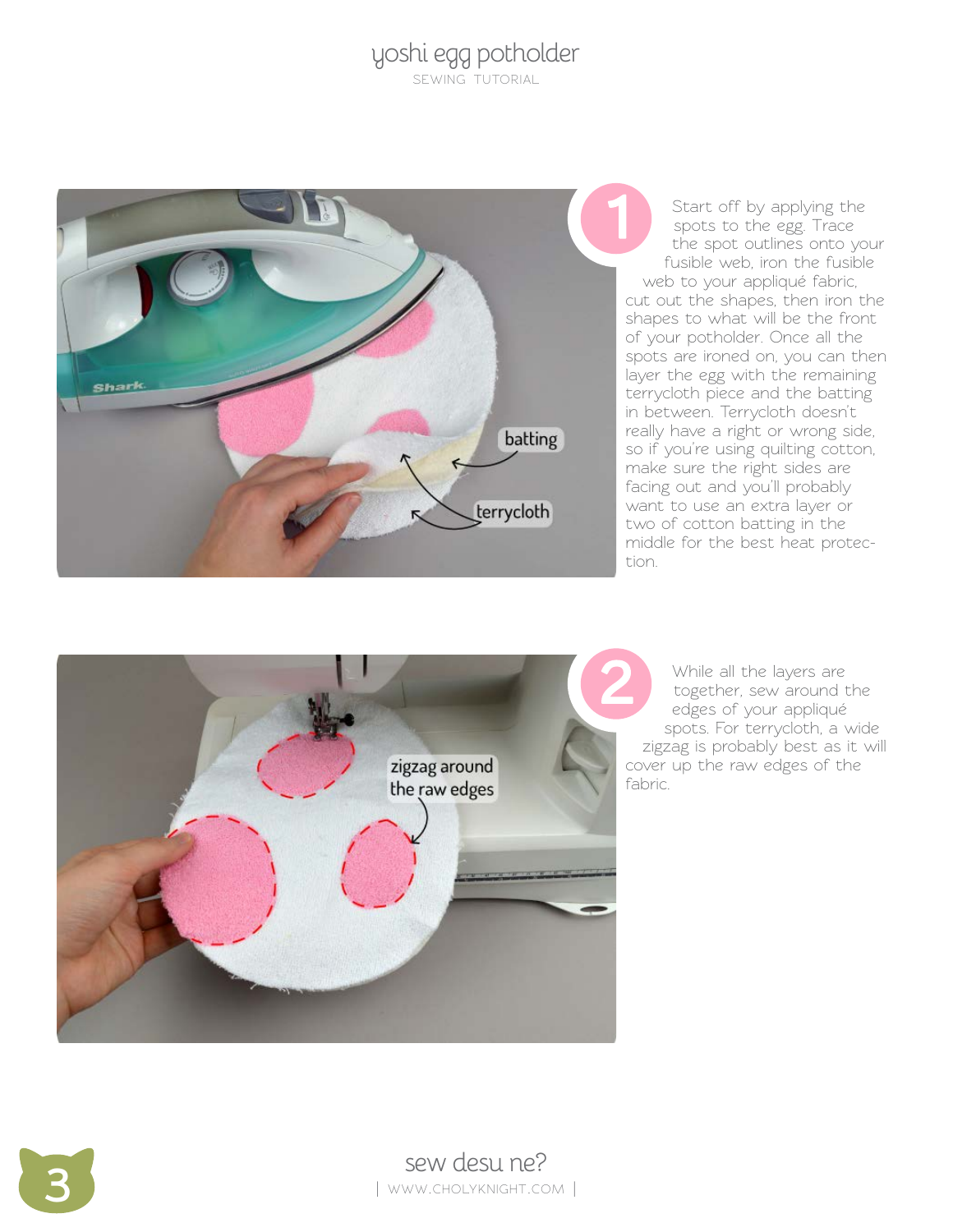sewing tutorial

With the spots all in place and the layers held together somewhat, baste around the entire egg to make sure those three layers act as one. Be sure to do it no more than 1/4" from the edge.



Next up is the pocket. For this, simply put your two pocket layers together and sew them along the straight top edge. When finished, flip the pocket over and iron the seam flat. If you're using quilting cotton here, consider adding another layer of quilt batting for heat protection.



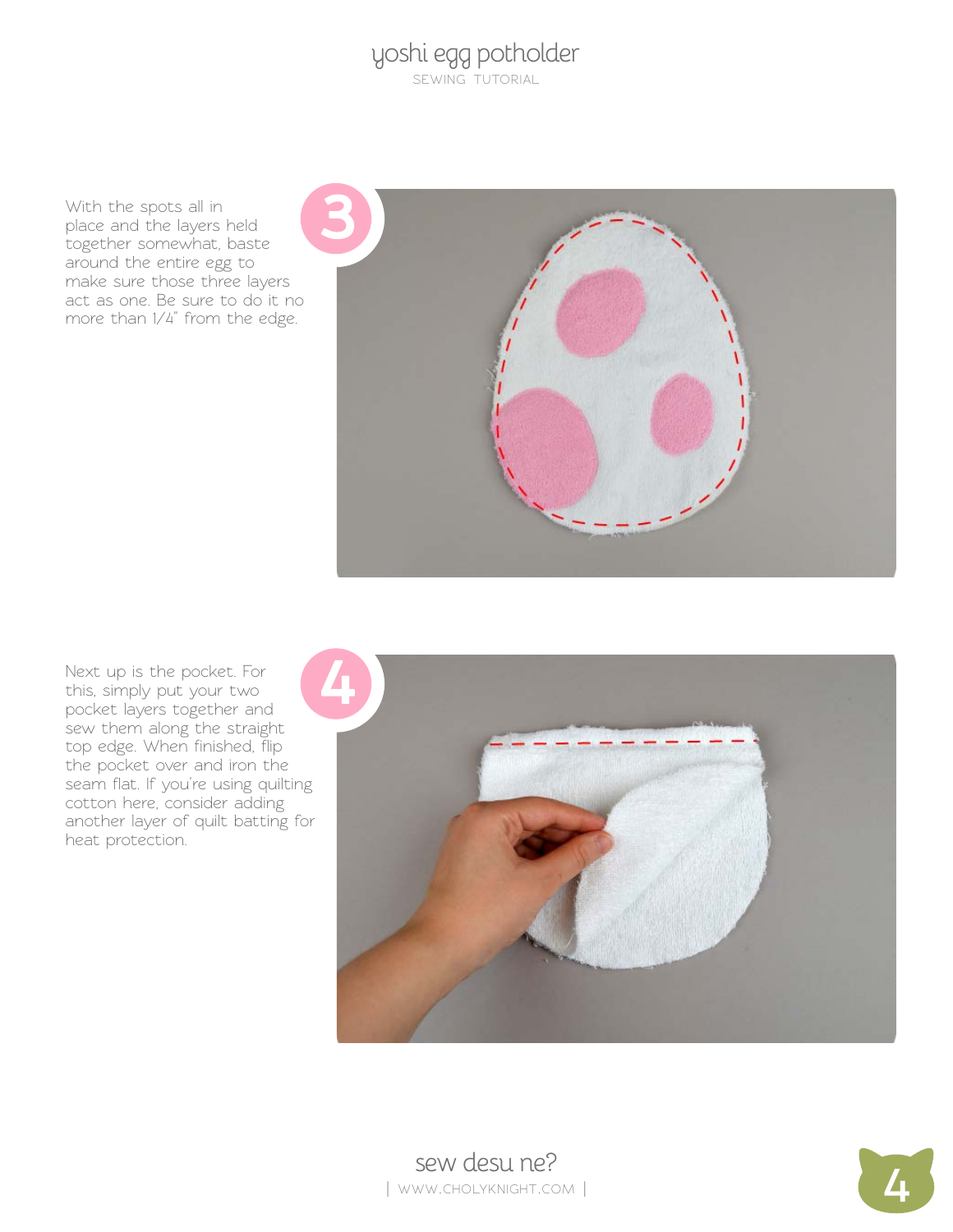sewing tutorial



Now baste the pocket to the back of your egg (the side with no spots) around the sides and bottom. Leave the top free to complete the pocket!



All that's left to do is bind all the edges, which takes a few steps. I used a French fold binding that I made myself (if you go this route, make it 3 1/4" wide, then fold it in half with wrong sides together), but you can use purchased bias binding as well as the materials list states.

The goal is to sew it around the perimeter of the egg. However, when you start, be sure to leave 3" or so extension at the top. After that, line up the raw edge of the tape with your egg and go all the way around, stopping about 4" before you reach the end (there are marks on the pattern to give you an idea). The stretchiness of the bias should help you get around the curves easier.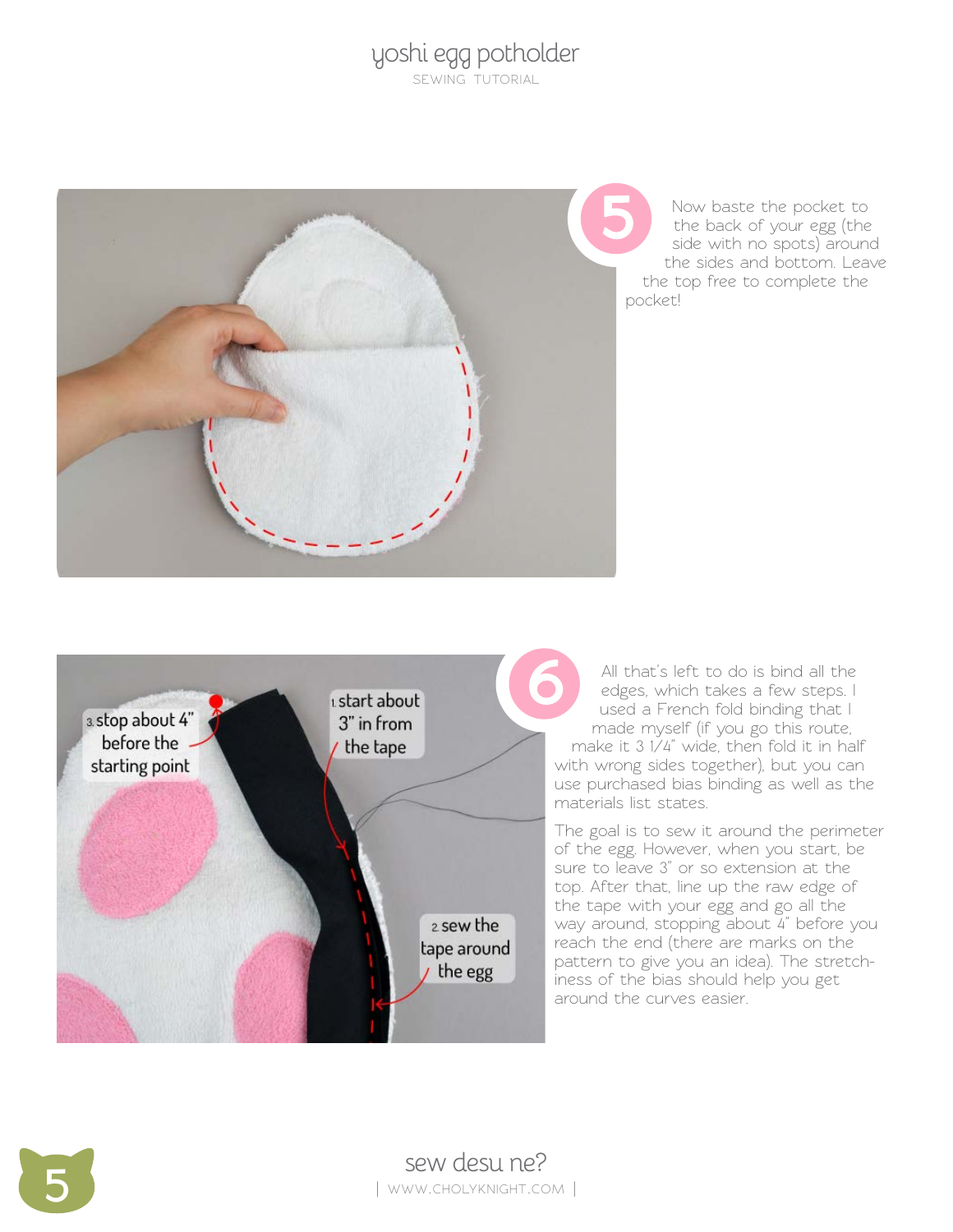sewing tutorial

When you reach the end, the leftover bias tape should overlap in the middle. Trim down the tape so the ends only overlap by about 1 1/2". Open up one end of the bias tape and fold under the short edge by 1/2".



Tuck the raw end of the bias tape into the folded edge. Now fold the width of the bias tape back to how it was before. Adjust the tape so it lies flat against the remaining section of the egg that isn't sewn.



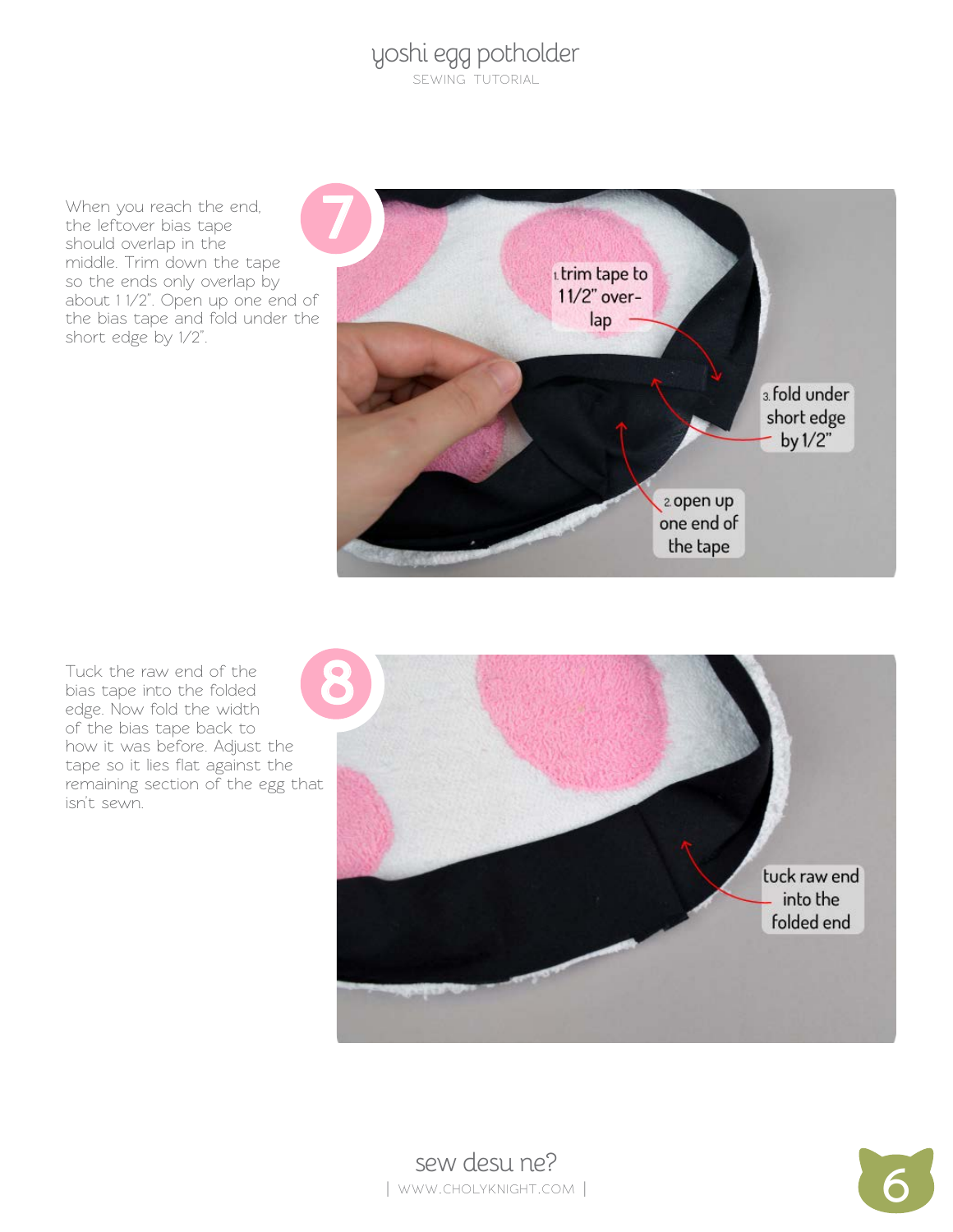sewing tutorial



Now go back and sew the one part of the egg that doesn't have tape attached. Altogether the egg should look like this.



Wrap the binding around the edge of the potholder so the folded edge comes to the back. The folded edge should just cover the previous seam. Pin it in place and iron the tape flat.



**7** sew desu ne?<br>
I www.cholyknight.co | www.cholyknight.com |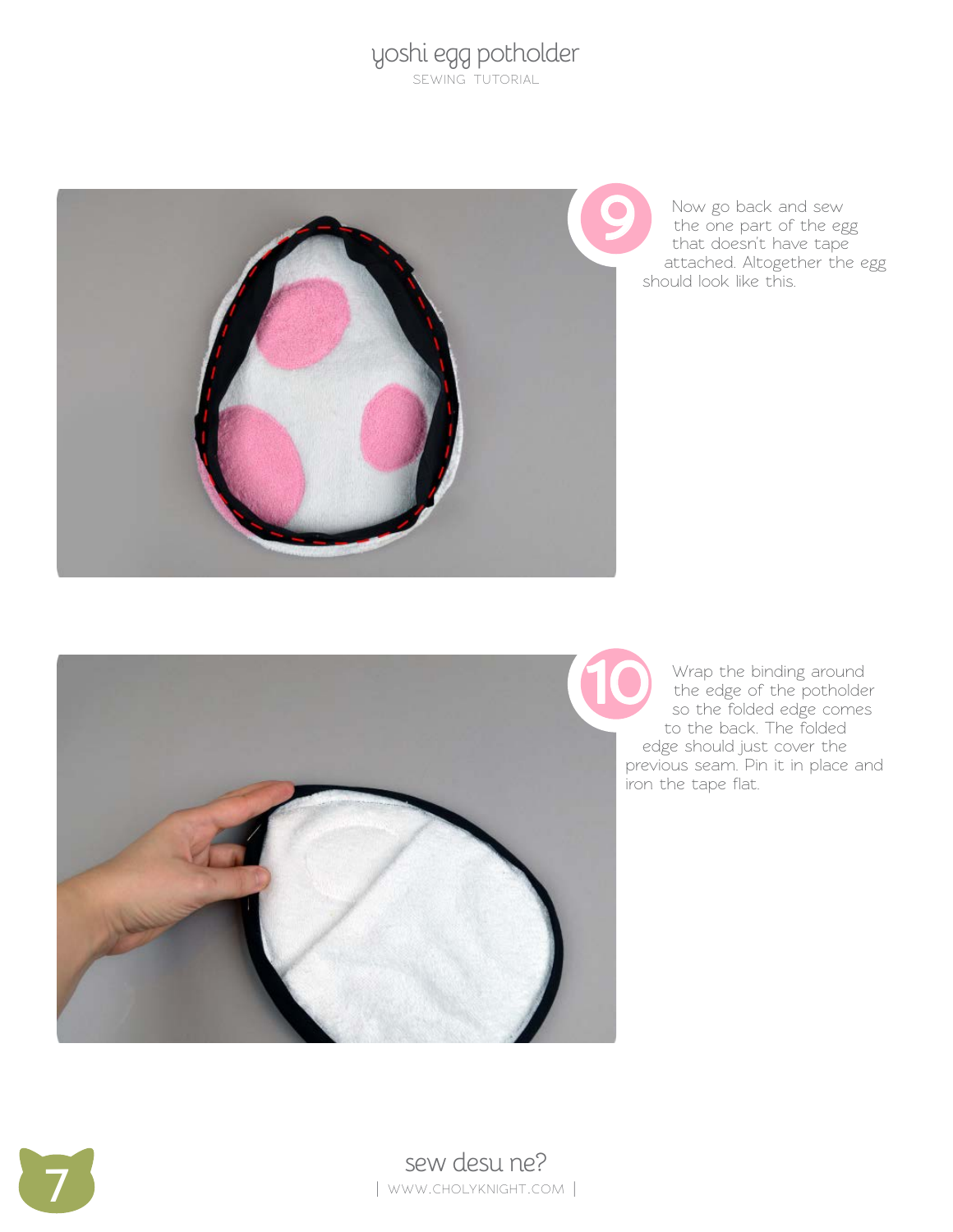#### yoshi egg potholder sewing tutorial

With the tape all pinned in place, you can now sew it in place. Sew around the seam from step 6 to catch the fold on the other side. As an insurance policy, it helps to use a zigzag stitch to cover more surface area and be sure you catch the other side. You may also want to check on the other side once in a while to be sure the folded edge is being sewn down.



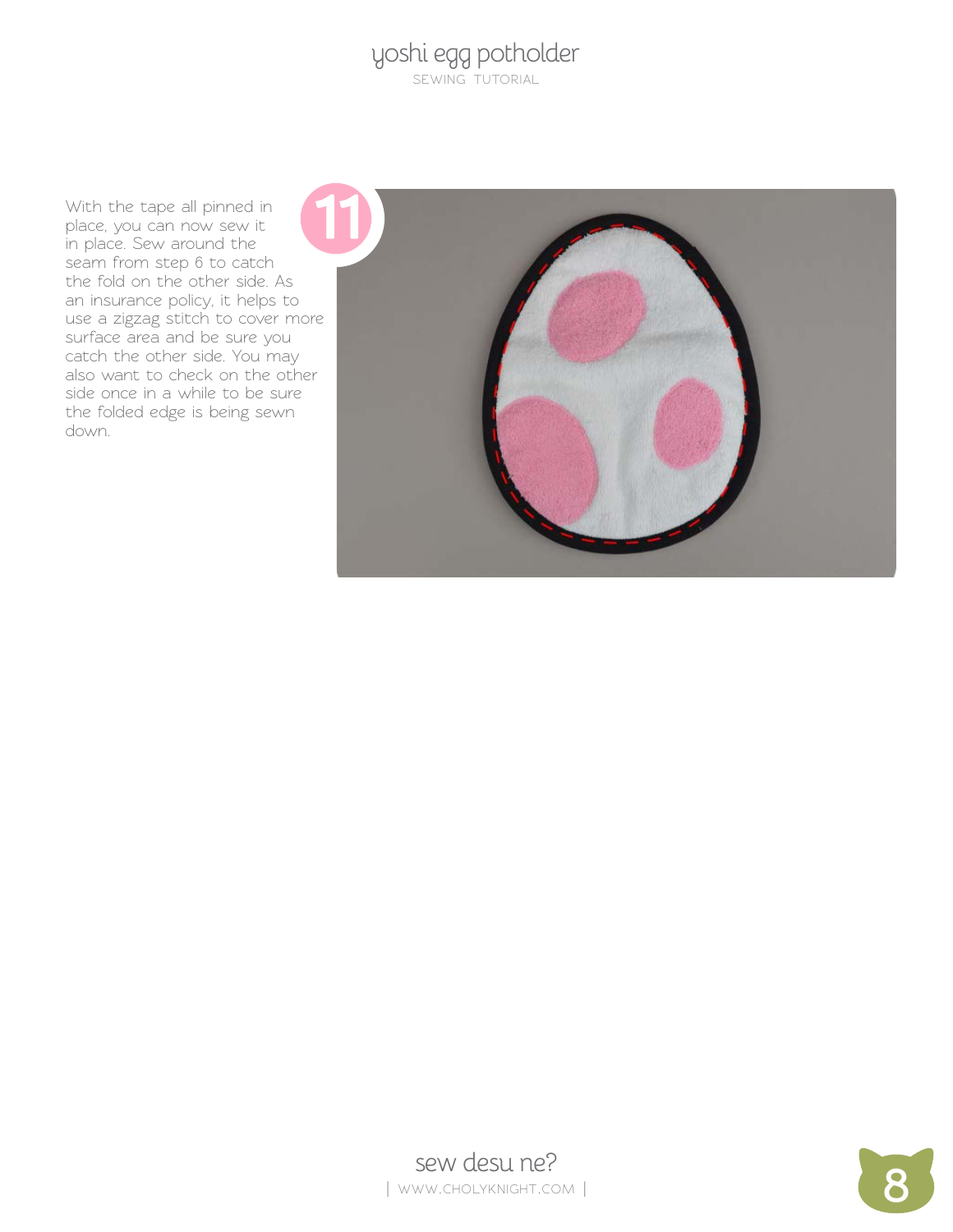